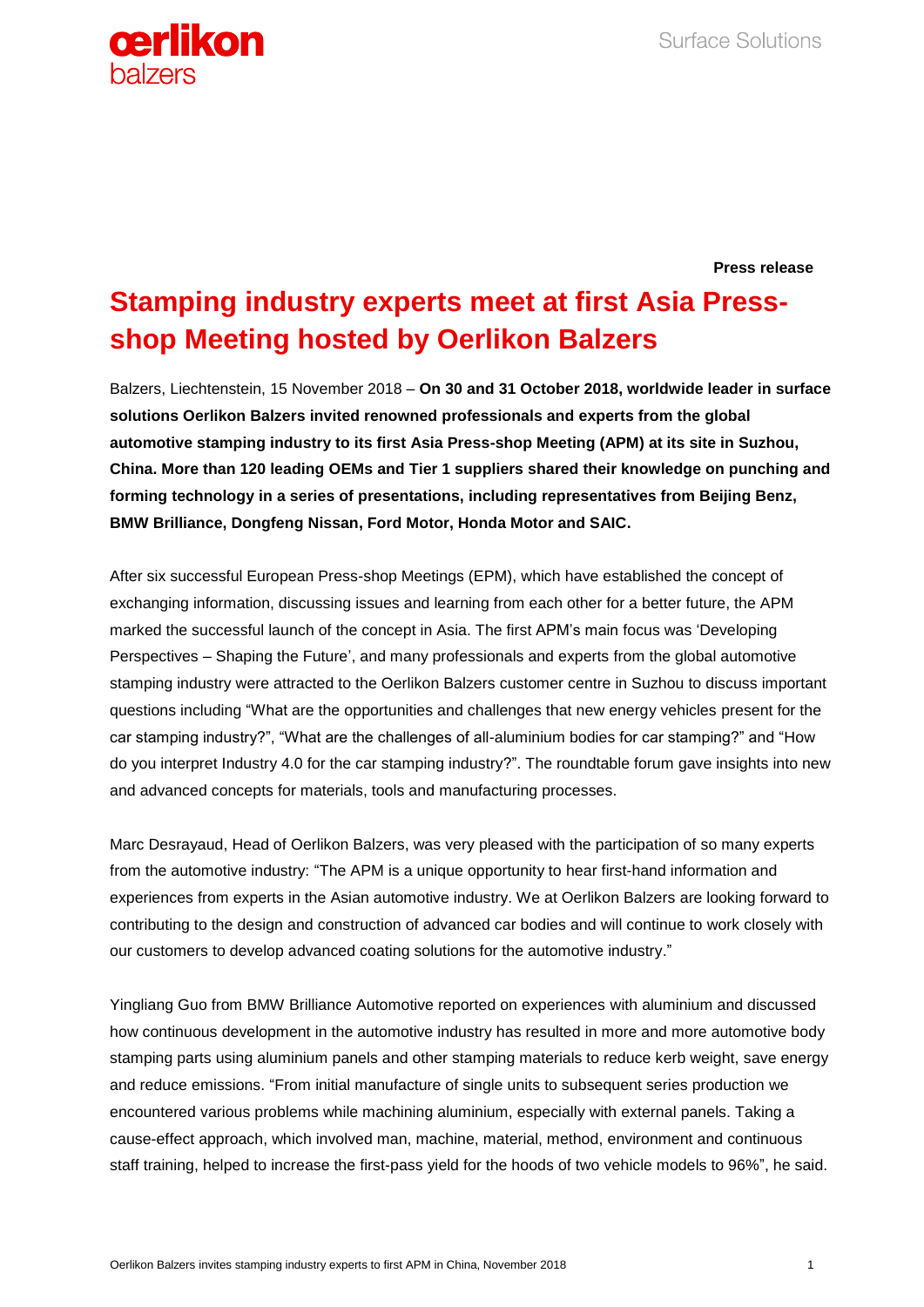

The fascinating and relatively new subject of Intelligent Stamping was also discussed at the APM. Qizhi He from Dongfeng Die & Stamping Technologies reported on 'The Application of Intelligent Stamping and Die Technology', saying: "It is necessary to add intelligent components in terms of perception, memory, recalling etc. so that more 'smart' functions become reality and can develop into 'intelligence'." He continued: "we look forward to cooperating with automotive OEMs and universities in order to gradually establish intelligent stamping die standards and management requirements that will help solve the problems of the stamping process."

Bifeng Luo from the Shanghai Motor Passenger Vehicle Company reported on 'Production Suggestions for Rapid Switching between Moulds for New Energy Vehicles and Moulds for Traditional Vehicles'. During her presentation she proposed new solutions for designing body side panels that meet the different mould requirements for both new energy and traditional vehicles.

Finally, surface treatments and new solutions were another key topic of discussion at the APM. Prof. Zeng Dechang from South China University of Technology (SCUT) and Leo Huang, Head of Forming Tools Oerlikon Balzers China, gave a joint presentation on 'Advanced Surface Technology Materials & Applications for Car Stamping Dies'. Prof. Zeng introduced the 'Development of Advanced Materials Surface Technology' in China, while Leo Huang presented three applications of surface technology: PPD (Pulsed Plasma Diffusion) technology for car body die applications, duplex PVD coating technology for HSS (High-Speed Steel)/hot forming dies, and new DLC coating technology for aluminium trimming and flanging steels. "Advanced surface treatment technologies play an ever more important role in the car stamping process, and these new technologies will help to increase press productivity and reduce costs", concluded Prof. Zeng.



Marc Desrayaud, Head of Oerlikon Balzers, officially opens the first Asia Press-shop Meeting.



Over 120 experts and professionals from the automotive and supplier industries attended the first Oerlikon Balzers Asia Press-shop Meeting (APM) in Suzhou, China.